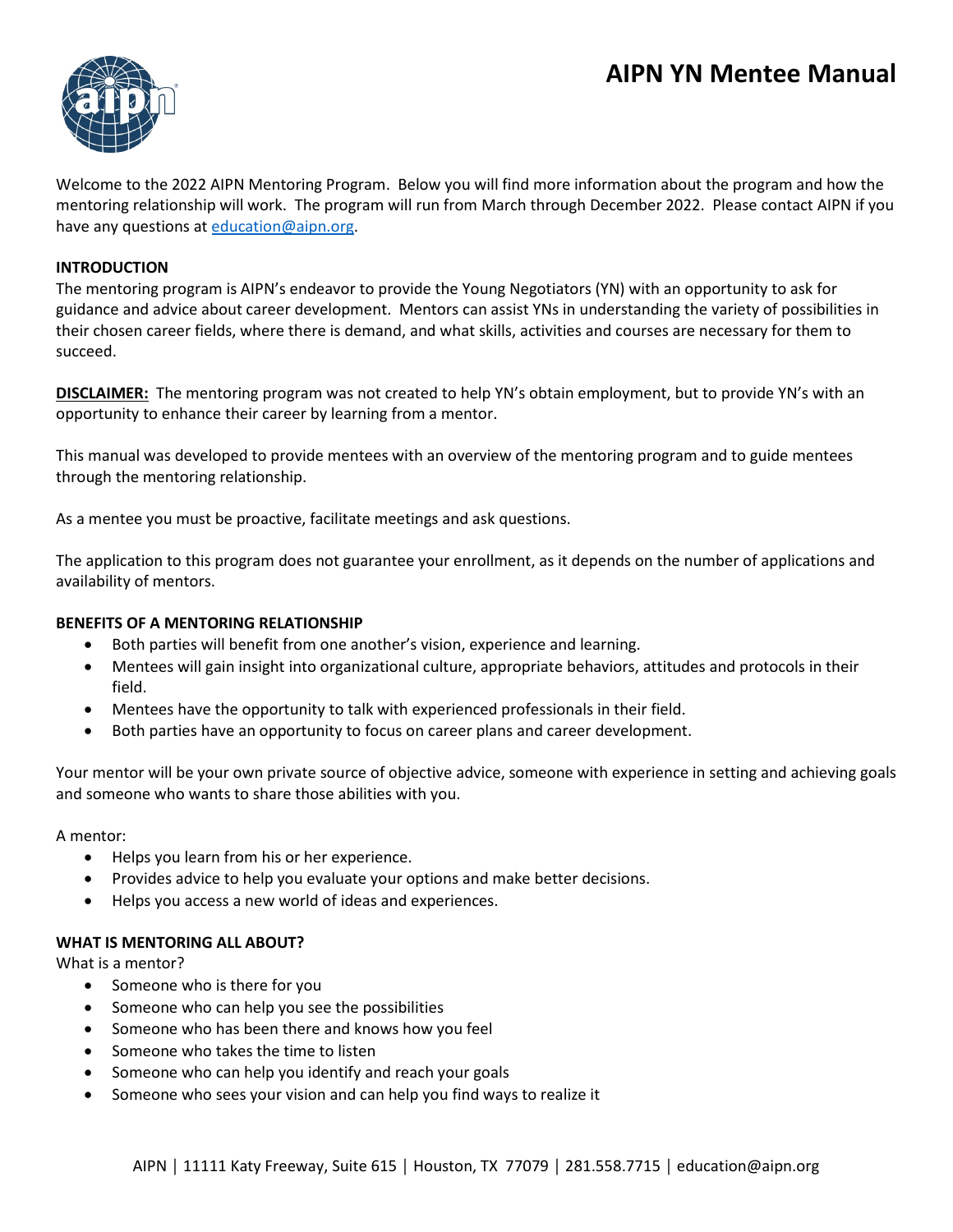What is a mentee?

- Someone being mentored by another person or persons
- Someone who makes an effort to assess, internalize, and effectively use the knowledge, skills, insights, perspective or wisdom offered by a mentor
- Someone who seeks out a mentor's help and uses it appropriately for developmental purposes whenever needed

# **YOUR RESPONSIBILITIES AS A MENTEE**

As a mentee, you should:

- Respond to your mentor's emails and phone calls in a timely fashion, within 24 or maximum 48 hours.
- Say "thank you" occasionally. Remember that your mentor has a very busy schedule, yet he/she spends valuable time with you to answer your questions.
- Suggest topics you want to discuss.
- Let your mentor know how he or she can help you.
- Be honest. Tell your mentor if something about your relationship is bothering you.
- Share your career goals.

## **GETTING STARTED**

Your mentor can provide the best support and guidance once he or she understands "who you are." Before you begin to work with your mentor or start to develop your list of career goals, it will be important to stop for a moment and think about who you are today and where you see yourself in the future.

Take a few minutes to think about the following questions:

- What is your greatest gift? What are your strengths? What are some of the things you do really well?
- How would others describe your best characteristics and qualities?
- What do you like to do the most?
- What do you not like to do?
- What is the most important lesson about life you have learned?
- What is the biggest mistake you have ever made? What did you learn from it?
- List 5 people you admire and respect, and tell why.
- What part of your future are you most worried about?
- What do you believe will be the most important factors that will shape the future?

Now, think about the following important areas:

- What is your specific career goal?
- What is your plan to reach this goal?
- By when will you reach this goal?
- How will you monitor your progress?
- What will you do to reward yourself for reaching this goal?

Questions you might ask your mentor:

- What did you do after you graduated from college? Would you do that again?
- What do you like most about your work? Least?
- What kinds of things do you do at work in an average week?
- Why are you interested in being a mentor?
- How did you choose your career path?
- How do you define success? What do you think is most important for success?
- Did you have a mentor? How did that person help you?